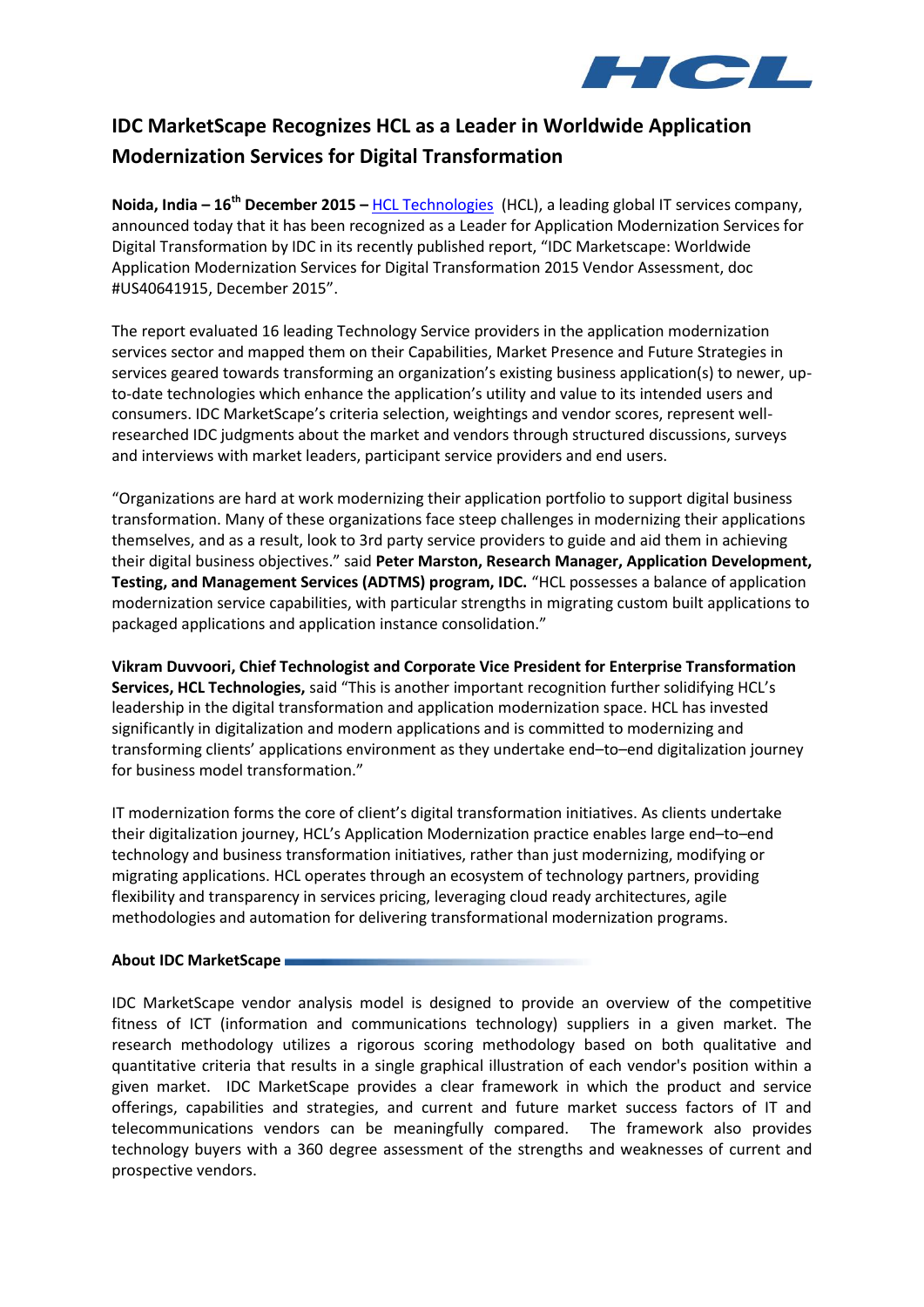

### **About HCL Technologies**

HCL Technologies is a leading global IT services company working with clients in areas that impact and redefine the core of their businesses. Since its emergence on global landscape after its IPO in 1999 and listing in 2000, HCL Technologies, along with its subsidiaries, today operates out of 31 countries and has consolidated revenues of US\$ 6.1 billion, as on 30th September 2015 (on LTM basis). HCL focuses on 'transformational outsourcing', underlined by innovation and value creation, offering an integrated portfolio of services including Enterprise Digitalization, Internet of Things, Engineering Services Outsourcing and Next Generation IT Outsourcing that focuses on transformation-led infrastructure services, applications services and business services. HCL leverages its extensive global delivery capabilities and integrated innovation labs across the world to provide holistic, multi-service delivery in key industry verticals including Financial Services, Manufacturing, Telecommunications, Media, Publishing & Entertainment, Retail & CPG, Life sciences & Healthcare, Oil & Gas, Energy & Utilities, Travel, Transportation & Logistics and Government. With 105,000+ professionals from diverse nationalities, HCL Technologies focuses on creating real value for customers by taking 'Relationships Beyond the Contract'. For more information, please visit [www.hcltech.com](http://www.hcltech.com/) 

### **HCL Forward-looking Statements**

Certain statements in this release are forward-looking statements, which involve a number of risks, uncertainties, assumptions and other factors that could cause actual results to differ materially from those in such forward-looking statements. All statements, other than statements of historical fact are statements that could be deemed forward looking statements, including but not limited to the statements containing the words 'planned', 'expects', 'believes',' strategy', 'opportunity', 'anticipates', 'hopes' or other similar words. The risks and uncertainties relating to these statements include, but are not limited to, risks and uncertainties regarding impact of pending regulatory proceedings, fluctuations in earnings, our ability to manage growth, intense competition in IT services, Business Process Outsourcing and consulting services including those factors which may affect our cost advantage, wage increases in India, customer acceptances of our services, products and fee structures, our ability to attract and retain highly skilled professionals, our ability to integrate acquired assets in a cost effective and timely manner, time and cost overruns on fixedprice, fixed-time frame contracts, client concentration, restrictions on immigration, our ability to manage our international operations, reduced demand for technology in our key focus areas, disruptions in telecommunication networks, our ability to successfully complete and integrate potential acquisitions, the success of our brand development efforts, liability for damages on our service contracts, the success of the companies /entities in which we have made strategic investments, withdrawal of governmental fiscal incentives, political instability, legal restrictions on raising capital or acquiring companies outside India, and unauthorized use of our intellectual property, other risks, uncertainties and general economic conditions affecting our industry. There can be no assurance that the forward looking statements made herein will prove to be accurate, and issuance of such forward looking statements should not be regarded as a representation by the Company, or any other person, that the objective and plans of the Company will be achieved. All forward looking statements made herein are based on information presently available to the management of the Company and the Company does not undertake to update any forward-looking statement that may be made from time to time by or on behalf of the Company.